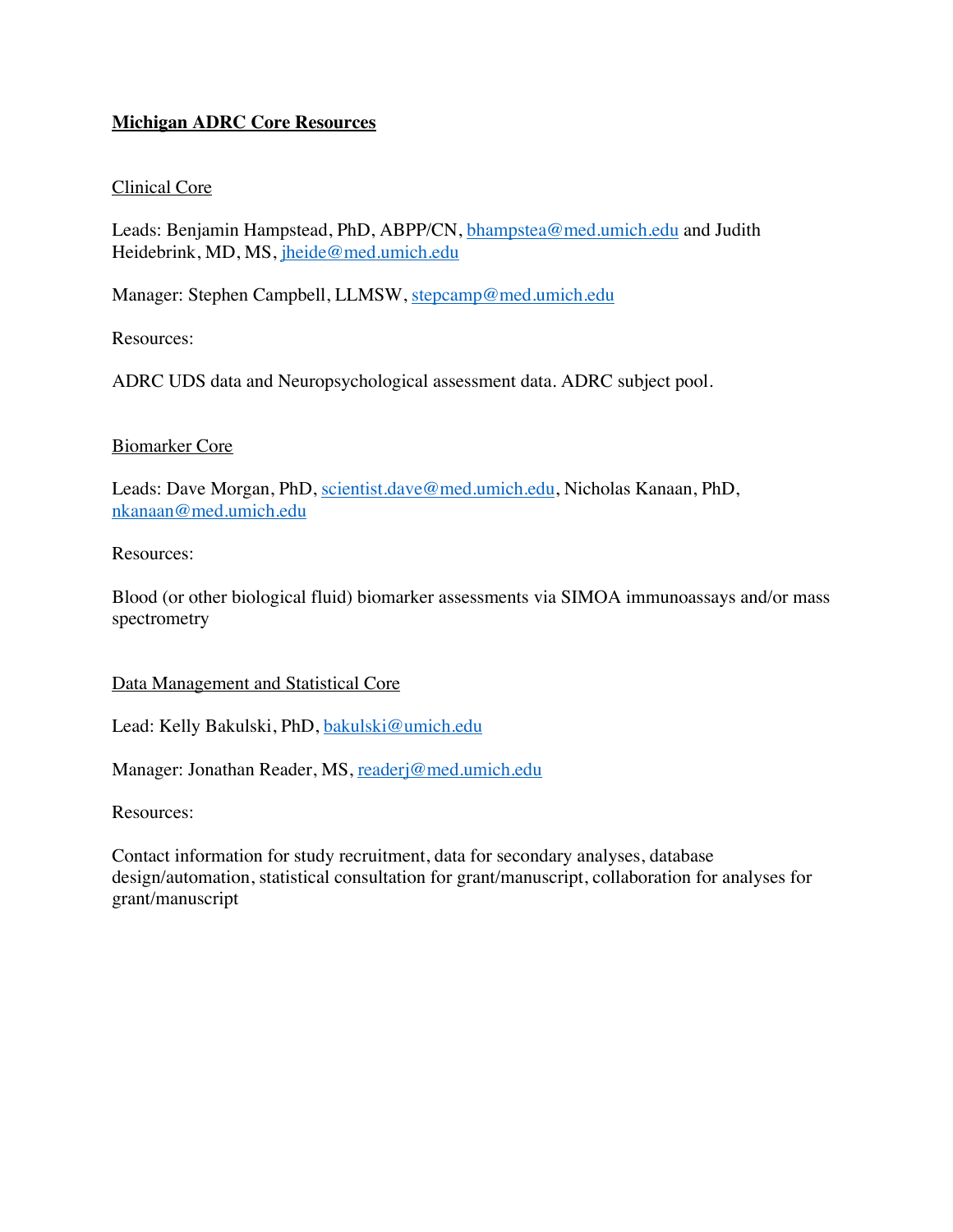## Neuroimaging Core

Lead: Doug Noll, PhD, dnoll@umich.edu

Resources:

Access to neuroimaging data for MADRC cohorts, consulting on design of imaging components and imaging biomarkers, consulting on image analysis

# Neuropathology Core

Lead: Andrew Lieberman, MD, PhD, liebermn@med.umich.edu

Manager: Matthew Perkins, BA, perkmd@med.umich.edu

https://www.brainbank.umich.edu/

Resources:

Fresh frozen and FFPE (on Slides) post-mortem human samples of various Neurodegenerative diseases. MRotary Microtome of FFPE Tissues, Brain Extraction, and Spinal Cord Extraction (laminectomy), Blood Sample Processing (Buffy coat, Serum, Plasma, Packed Red Blood Cells). We can also procure desired tissues from donors with neurodegenerative disease through our autopsy services.

## Outreach, Recruitment and Engagement Core

Lead: Scott Roberts, PhD, jscottr@umich.edu

Manager: Renee Gadwa, MBA, rgadwa@med.umich.edu

Resources:

We can help assist studies actively trying to recruit participants; we can offer speaking opportunities / feature articles on our website/newsletter to promote visibility of their work. We also have a research registry available to junior investigators conducting research studies and we can also share information about research studies through our Center newsletters, social media, and email communications. We host an annual Research Symposium and encourage junior investigators to attend and participate in the poster session/oral presentations. We offer various educational materials about dementia, brain health, and helpful resources for patients and families. We have a YouTube channel where we share past presentations for professional and community audiences at the link here:

https://www.youtube.com/channel/UCEdNosaSBbF8T5zJ9E5zrzQ. We encourage junior investigators to follow and interact with our Center/Center Director Twitter accounts